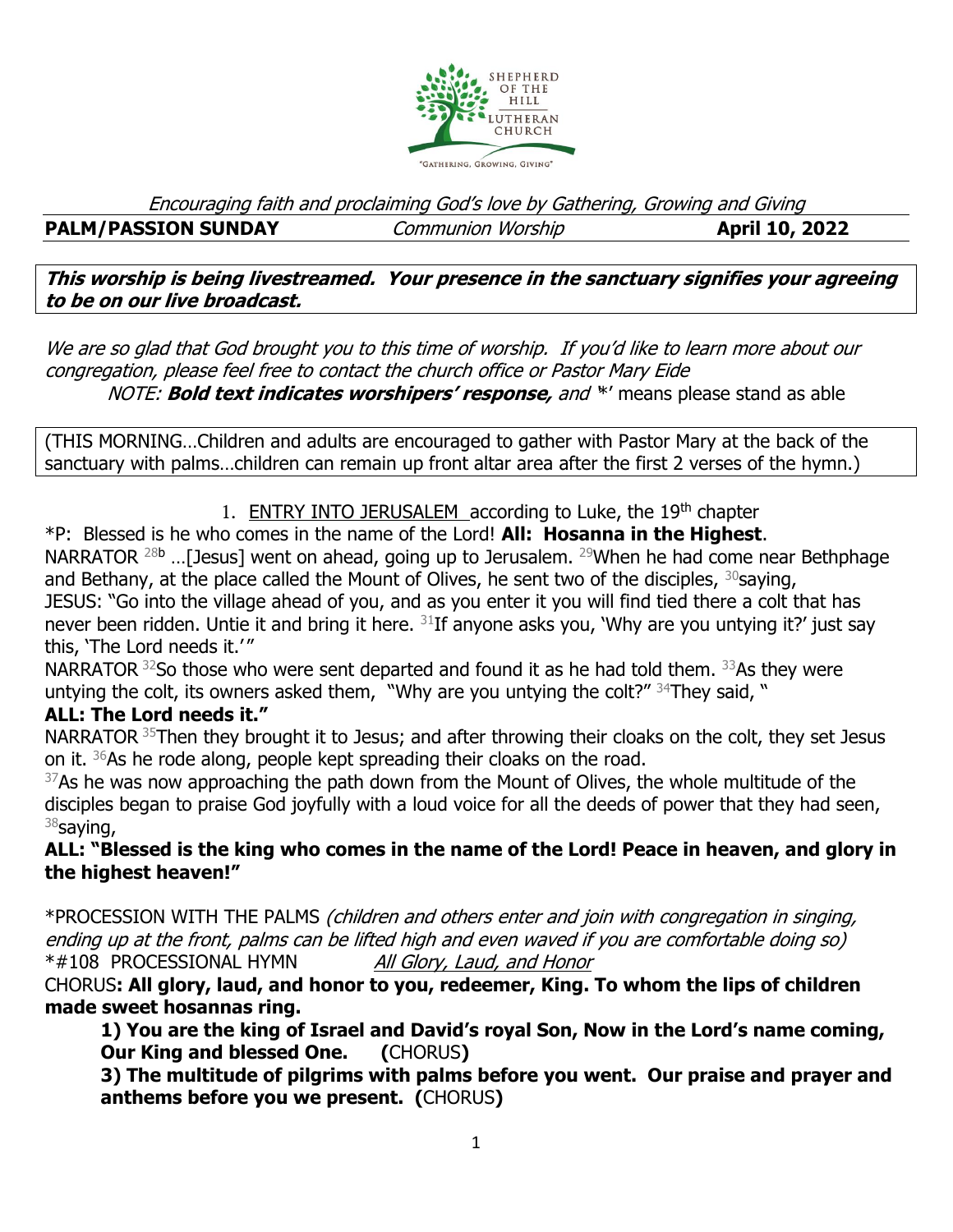NARRATOR: <sup>39</sup>Some of the Pharisees in the crowd said to him, **ALL:: "Teacher, order your disciples to stop."** 

JESUS: "I tell you, if these were silent, the stones would shout out." (Children and others return to their pews singing along with the congregation)

CHORUS**: All glory, laud, and honor to you, redeemer, King. To whom the lips of children made sweet hosannas ring.**

**4) To you before your passion, they sang their hymns of praise. To you, now high exalted, our melody we raise. (**CHORUS**)** (Please be seated)

**NARRATOR:**  $41$ As Jesus came near and saw the city, he wept over it,  $42$ saying,

JESUS: "If you, even you, had only recognized on this day the things that make for peace! But now they are hidden from your eyes. <sup>43</sup>Indeed, the days will come upon you, when your enemies will set up ramparts around you and surround you, and hem you in on every side. <sup>44</sup>They will crush you to the ground, you and your children within you, and they will not leave within you one stone upon another; because you did not recognize the time of your visitation from God."

\* PRAYER OF THE DAY As we move from praise and palms to passion we pray**:** Jesus, you came into the holy city on a street paved with joy: a fanfare of palms, a carpet of cloaks. **But now our joy at the gates gives way to anxiety in the garden and fear in the courtyard. Help us remain with you,** though palms are replaced with tears. **Draw us forward to follow you,** as the never-ridden colt is replaced by hard-bitten guards. **Give us strength to witness,** as the cloak-strewn road disappears and the soldiers' cast lots for your tunic. **For you have made every place where we reside into a place to praise you, even - especially - the cross. Amen.** 

"'You Are Here' A Prayer at the Threshold of Palm Sunday for Palm Sunday" © 2021 by Barn Geese Worship. Used by permission of Barn Geese Worship.

#2. THE PREPARATION & THE EATING OF THE LAST SUPPER Luke, the 22<sup>nd</sup> chapter \* NARRATOR: <sup>1</sup>Now the festival of Unleavened Bread, which is called the Passover, was near. <sup>14</sup>When the hour came, [Jesus] took his place at the table, and the apostles with him.  $15$ He said to them, \* JESUS: "I have eagerly desired to eat this Passover with you before I suffer; <sup>16</sup>for I tell you, I will not eat it until it is fulfilled in the kingdom of God."

 $*$  WORDS OF INSTITUTION:  $17$ Then he took a cup, and after giving thanks he said, "Take this and divide it among yourselves;  $18$  for I tell you that from now on I will not drink of the fruit of the vine until the kingdom of God comes." <sup>19</sup>Then he took a loaf of bread, and when he had given thanks, he broke it and gave it to them, saying, "This is my body, which is given for you. Do this in remembrance of me."  $^{20}$ And he did the same with the cup after supper, saying, "This cup that is poured out for you is the new covenant in my blood."

JESUS  $^{21}$ But see, the one who betrays me is with me, and his hand is on the table.  $^{22}$ For the Son of Man is going as it has been determined, but woe to that one by whom he is betrayed!"

NARRATOR:  $23$ Then they began to ask one another which one of them it could be who would do this. <sup>24</sup>A dispute also arose among them as to which one of them was to be regarded as the greatest. <sup>25</sup>But he said to them,

JESUS: "The kings of the Gentiles lord it over them; and those in authority over them are called benefactors. <sup>26</sup>But not so with you; rather the greatest among you must become like the youngest, and the leader like one who serves.  $27$  For who is greater, the one who is at the table or the one who serves? Is it not the one at the table? But I am among you as one who serves.  $28$ "You are those who have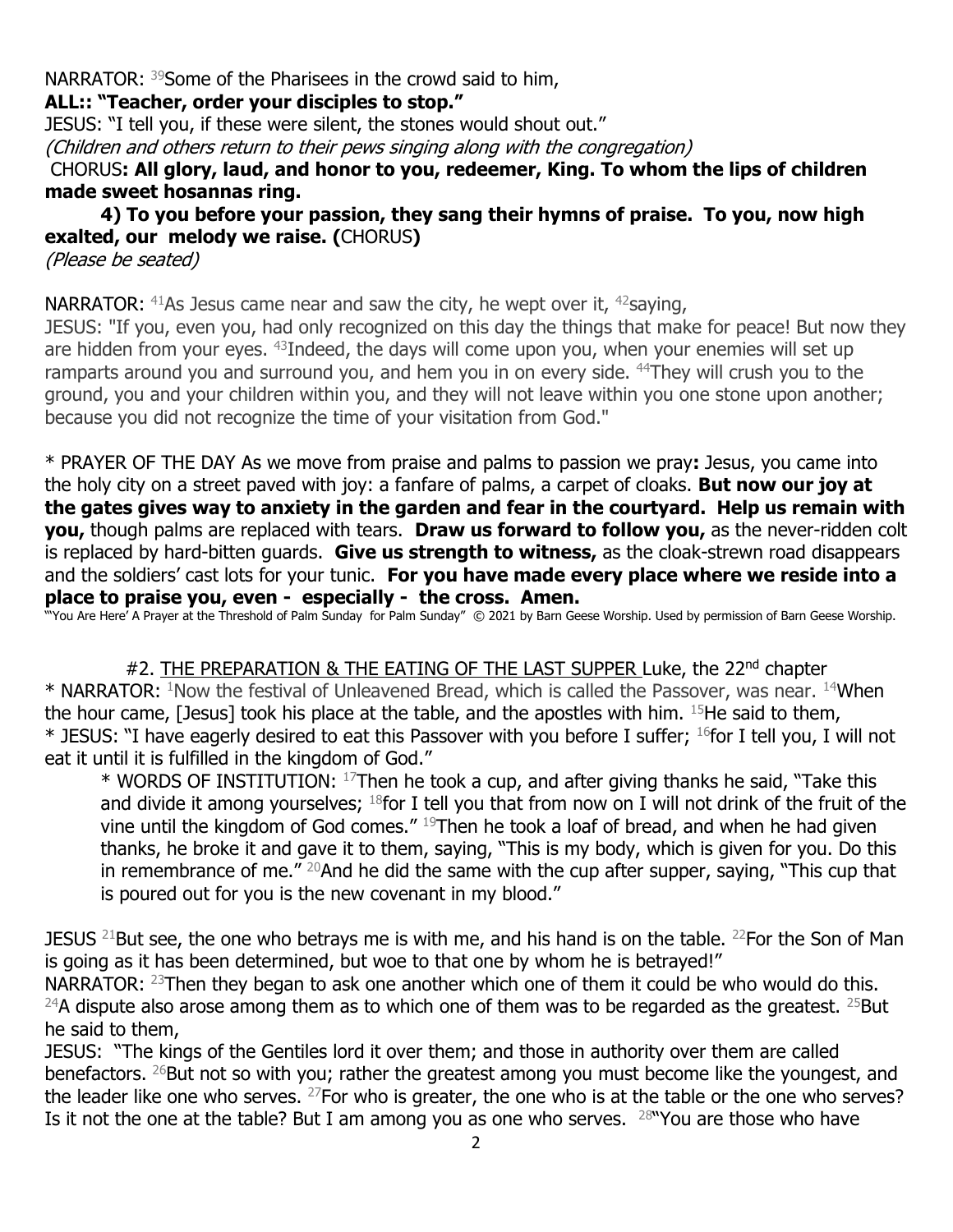stood by me in my trials;  $^{29}$ and I confer on you, just as my Father has conferred on me, a kingdom,  $^{30}$ so that you may eat and drink at my table in my kingdom, and you will sit on thrones judging the twelve tribes of Israel.

 $31$ "Simon, Simon, listen! Satan has demanded to sift all of you like wheat,  $32$ but I have prayed for you that your own faith may not fail; and you, when once you have turned back, strengthen your brothers." PETER: "Lord, I am ready to go with you to prison and to death!"

JESUS: "I tell you, Peter, the cock will not crow this day, until you have denied three times that you know me."

NARRATOR:  $35$ He said to the disciples,

JESUS: "When I sent you out without a purse, bag, or sandals, did you lack anything?" NARRATOR: They said,

#### **ALL: "No, not a thing**."

JESUS: "But now, the one who has a purse must take it, and likewise a bag. And the one who has no sword must sell his cloak and buy one.  $37$  For I tell you, this scripture must be fulfilled in me, `And he was counted among the lawless'; and indeed what is written about me is being fulfilled."

#### **ALL: "Lord, look, here are two swords."**

JESUS: "It is enough."

# 3. THE AGONY IN THE GARDEN

| #109 Go to Dark Gethsemane verse 1 |  |
|------------------------------------|--|
|                                    |  |

| Go to dark Gethsemane,         | all who feel the tempter's pow'r; |
|--------------------------------|-----------------------------------|
| your Redeemer's conflict see.  | Watch with him one bitter hour;   |
| turn not from his griefs away; | learn from Jesus Christ to pray.  |

NARRATOR:  $39$  Jesus came out and went, as was his custom, to the Mount of Olives; and the disciples followed him.  $40$ When he reached the place, he said to them,

JESUS: "Pray that you may not come into the time of trial."

NARRATOR: <sup>41</sup>Then Jesus withdrew from them about a stone's throw, knelt down, and prayed, JESUS:  $42^{\circ}$  Father, if you are willing, remove this cup from me; yet, not my will but yours be done."

# **ALL: Our father, who art in heaven, hallowed be thy name. They kingdom come, they will be done…thy will be done…thy will be done.**

JESUS: "Why are you sleeping? Get up and pray that you may not come into the time of trial."

### **ALL: Lead us not into temptation, but deliver us from evil, even the evil within ourselves.**

NARRATOR: <sup>47</sup>While Jesus was still speaking, suddenly a crowd came, and the one called Judas, one of the twelve, was leading them. He approached Jesus to kiss him;  $48$  but Jesus said to him,

JESUS: "Judas, is it with a kiss that you are betraying the Son of Man?"

NARRATOR: <sup>49</sup>When those who were around him saw what was coming, they asked,

### **ALL: "Lord, should we strike with the sword?"**

NARRATOR:  $50$ Then one of them struck the slave of the high priest and cut off his right ear.

### **ALL: Forgive us our trespasses, as we forgive those who trespass against us.**

JESUS: "No more of this!"

NARRATOR: And Jesus touched the slave's ear and healed him.  $52$ Then Jesus said to the chief priests, the officers of the temple police, and the elders who had come for him,

JESUS: "Have you come out with swords and clubs as if I were a bandit?  $53$ When I was with you day after day in the temple, you did not lay hands on me. But this is your hour, and the power of darkness!"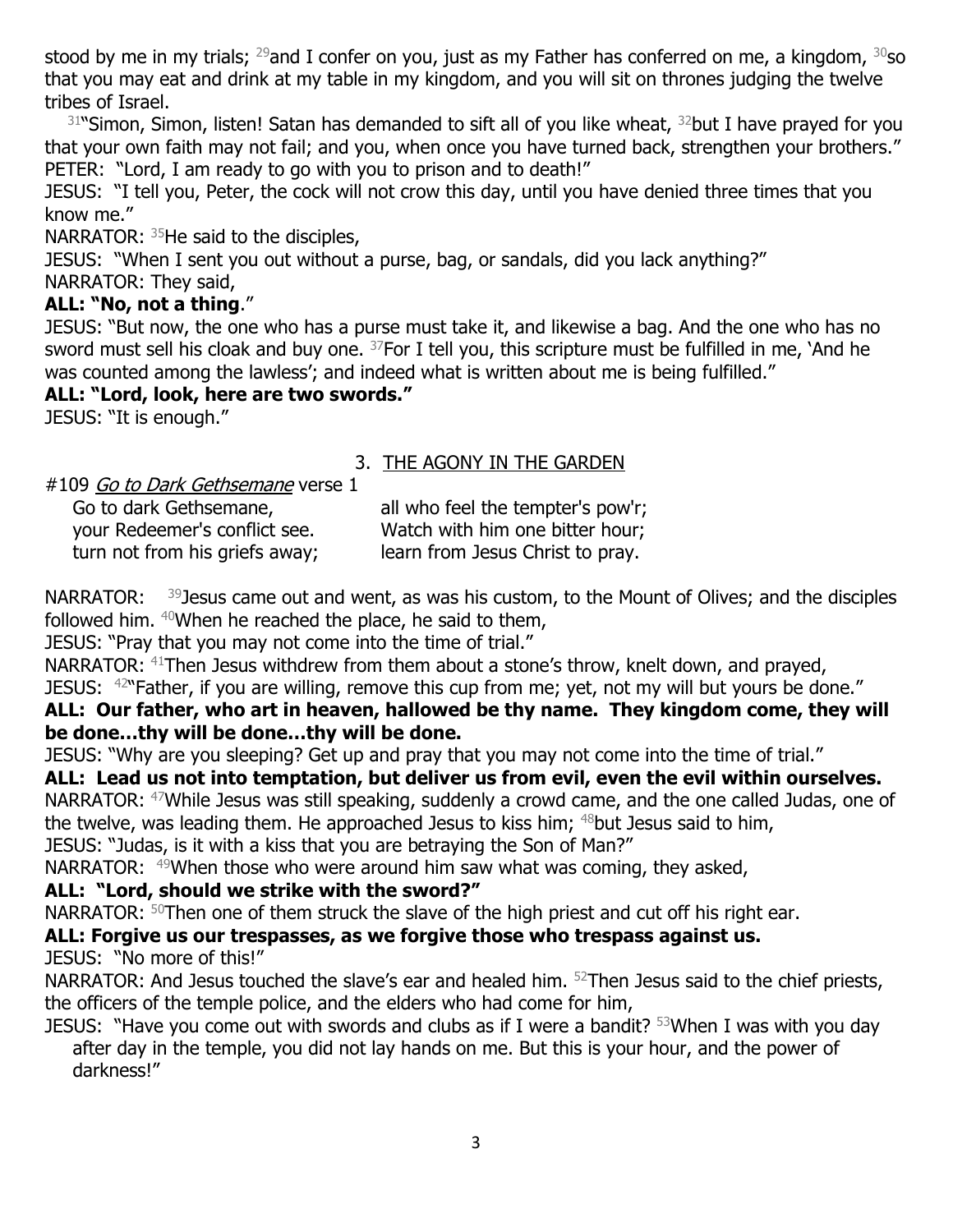#### 4. THE JUDGMENT

#109 Go to Dark Gethsemane verse 2

oh, the wormwood and the gall! Oh, the pangs his soul sustained! Shun not suff'ring, shame, or loss; learn from him to bear the cross.

Follow to the judgment hall, view the Lord of life arraigned;

NARRATOR:  $54$ Then they seized Jesus and led him away, bringing him into the high priest's house. But Peter was following at a distance. <sup>55</sup>When they had kindled a fire in the middle of the courtyard and sat down together, Peter sat among them.

PETER: <sup>56</sup>Then a servant-girl, seeing him in the firelight, stared at him and said,

# **ALL: "This man also was with him."**

NARRATOR <sup>57</sup>But he denied it, saying,

PETER: "Woman, I do not know him."

NARRATOR: <sup>58</sup>A little later someone else, on seeing him, said,

### **ALL: "You also are one of them."**

PETER: "Man, I am not!"

NARRATOR: <sup>59</sup>Then about an hour later still another kept insisting,

# **ALL: "Surely this man also was with him; for he is a Galilean."**

PETER: "Man, I do not know what you are talking about!"

NARRATOR: At that moment, while he was still speaking, the cock crowed. <sup>61</sup>The Lord turned and looked at Peter. Then Peter remembered the word of the Lord, how he had said to him,

# **ALL: "Before the cock crows today, you will deny me three times."**

NARRATOR:  $62$ And Peter went out and wept bitterly. (PAUSE)  $63$ Now the men who were holding Jesus began to mock him and beat him; <sup>64</sup>they also blindfolded him and kept asking him, "

### **ALL: Prophesy! Who is it that struck you?"**

NARRATOR:  $65$ They kept heaping many other insults on him. (PAUSE)  $66$ When day came, the assembly of the elders of the people, both chief priests and scribes, gathered together, and they brought Jesus to their council. <sup>67</sup>They said,

### **ALL: "If you are the Messiah, tell us**."

JESUS: "If I tell you, you will not believe;  $^{68}$ and if I question you, you will not answer.  $^{69}$ But from now on the Son of Man will be seated at the right hand of the power of God."

### **ALL: "Are you, then, the Son of God?"**

JESUS: "You say that I am."

**ALL:** "**What further testimony do we need? We have heard it ourselves from his own lips!**

### 5. DAWN FRIDAY: JESUS BEFORE PILATE

NARRATOR:<sup>1</sup>Then the assembly rose as a body and brought Jesus before Pilate. <sup>2</sup>They began to accuse him, saying,

#### **ALL: "We found this man perverting our nation, forbidding us to pay taxes to the emperor, and saying that he himself is the Messiah, a king."**

NARRATOR:<sup>3</sup>Then Pilate asked him,

PILATE: "Are you the king of the Jews?"

JESUS: "You say so."

NARRATOR: <sup>4</sup>Then Pilate said to the chief priests and the crowds,

PILATE: "I find no basis for an accusation against this man."

NARRATOR:  $5$ But they were insistent and said,

#### **ALL: "He stirs up the people by teaching throughout all Judea, from Galilee where he began even to this place."**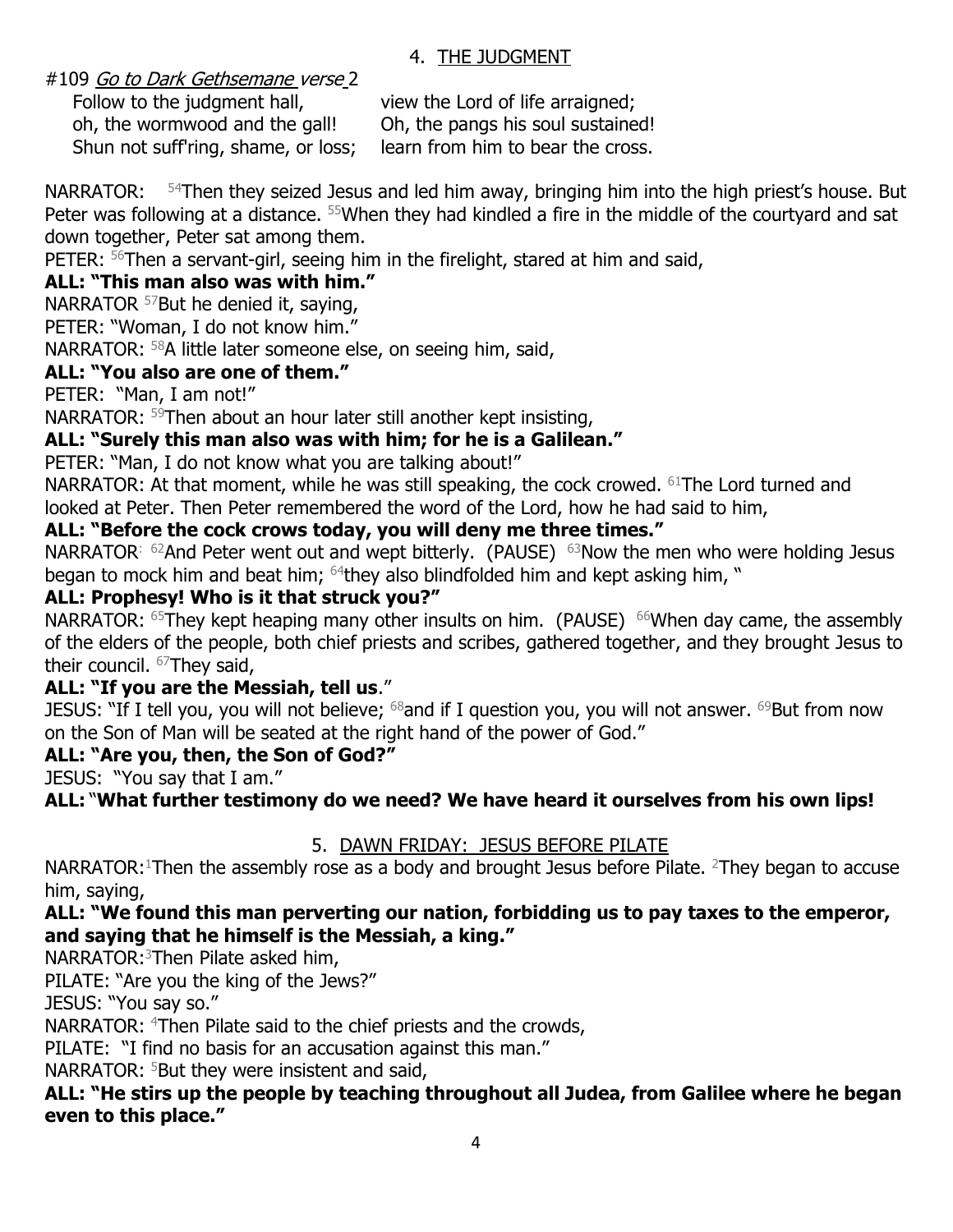NARRATOR:  $6$ When Pilate heard this, he asked whether the man was a Galilean.  $7$ And when he learned that Jesus was under Herod's jurisdiction, he sent Jesus off to Herod…(who) questioned him at some length, but Jesus gave him no answer.  $10$ The chief priests and the scribes stood by, vehemently accusing Jesus.  $^{11}$ Even Herod with his soldiers treated him with contempt and mocked him; then he put an elegant robe on him, and sent him back to Pilate.  $13$ Pilate then called together the chief priests, the leaders, and the people,  $^{14}$ and said to them,

PILATE: "You brought me this man as one who was perverting the people; and here I have examined him in your presence and have not found this man guilty of any of your charges against him. 15Neither has Herod, for he sent him back to us. Indeed, he has done nothing to deserve death.  $^{16}$ I will therefore have him flogged and release him."

NARRATOR <sup>18</sup>Then they all shouted out together,

# **ALL: "Away with this fellow! Release Barabbas for us!"**

NARRATOR: <sup>19</sup>Barabbas was a man who had been put in prison for an insurrection and for murder. <sup>20</sup>Pilate, wanting to release Jesus, addressed them again;  $^{21}$ but they kept shouting,

### **ALL: "Crucify, crucify him!"**

PILATE, "Why, what evil has he done? I have found in him no ground for the sentence of death; I will therefore have him flogged and then release him."

NARRATOR: <sup>23</sup>But they kept urgently demanding with loud shouts that Jesus should be crucified; and their voices prevailed.  $24$ So Pilate gave his verdict that their demand should be granted.  $25$ He released the man they asked for, the one who had been put in prison for insurrection and murder, and he handed  $J$ esus over as they wished.

# 6. FRIDAY MORNING: CRUCIFIXION

### # 92 PASSION HYMN *Were You There* vs. 1

1 Were you there when they crucified my Lord? Were you there when they crucified my Lord?

Oh, sometimes it causes me to tremble, tremble, tremble.

Were you there when they crucified my Lord?

NARRATOR: <sup>26</sup>As they led Jesus away, they seized a man, Simon of Cyrene, who was coming from the country, and they laid the cross on him, and made him carry it behind Jesus.  $^{27}$ A great number of the people followed him, and among them were women who were beating their breasts and wailing for him.  $^{28}$ But Jesus turned to them and said,

JESUS: "Daughters of Jerusalem, do not weep for me, but weep for yourselves and for your children.  $^{29}$ For the days are surely coming when they will say, 'Blessed are the barren, and the wombs that never bore, and the breasts that never nursed.<sup>'30</sup>Then they will begin to say to the mountains, 'Fall on us'; and to the hills, 'Cover us.'  $31$  For if they do this when the wood is green, what will happen when it is dry?"

2 Were you there when they nailed him to the tree?

Were you there when they nailed him to the tree?

Oh, sometimes it causes me to tremble, tremble, tremble.

Were you there when they nailed him to the tree?

NARRATOR:  $32$ Two others also, who were criminals, were led away to be put to death with Jesus. <sup>33</sup>When they came to the place that is called The Skull, they crucified Jesus there with the criminals, one on his right and one on his left.

JESUS: "Father, forgive them; for they do not know what they are doing."

# **ALL: Forgive us our trespasses**

NARRATOR: And they cast lots to divide his clothing.  $35$ And the people stood by, watching; **ALL: Forgive us our trespasses. As you have forgiven us.**

Public Domain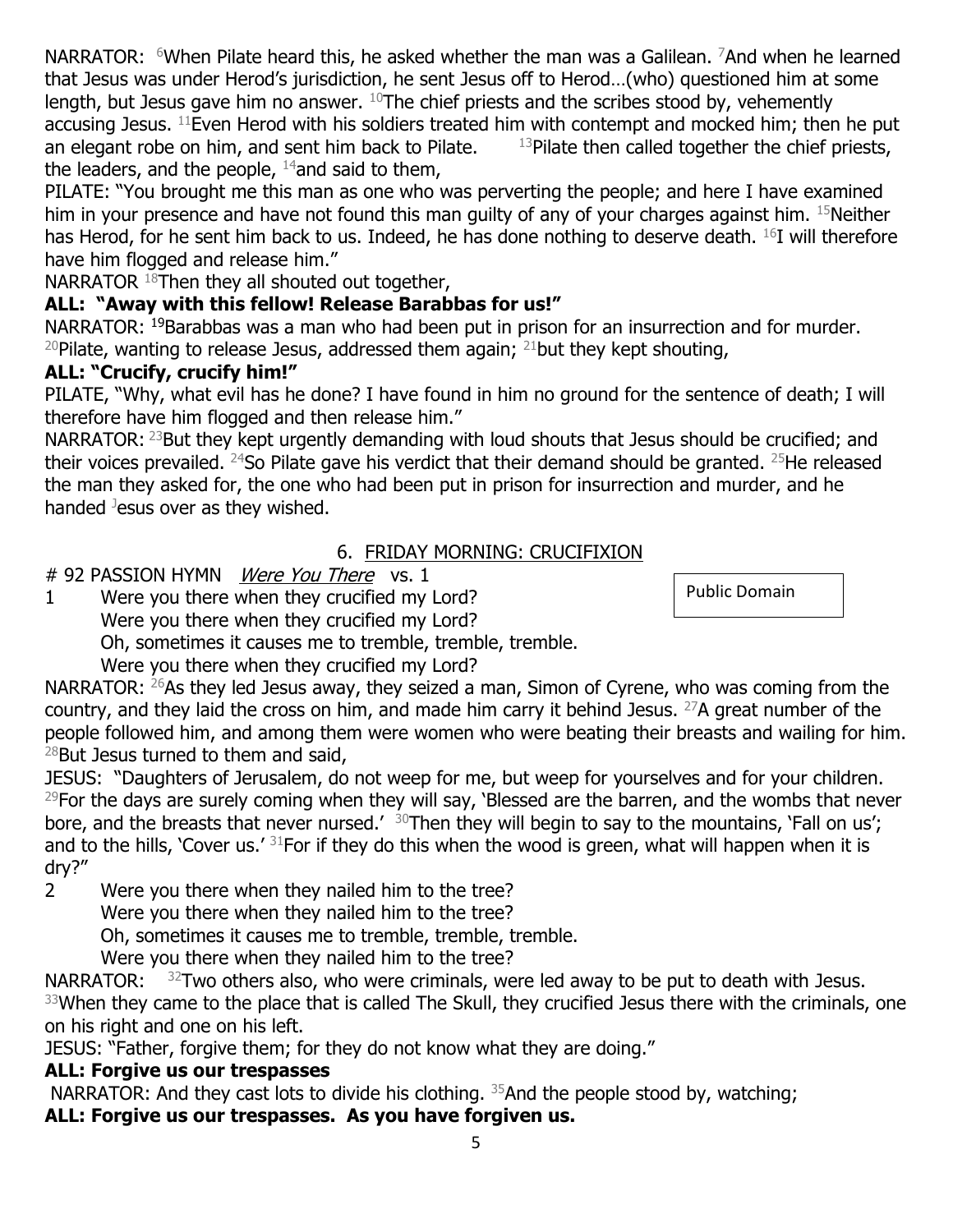NARRATOR: … but the leaders scoffed at him, saying,

**ALL: "He saved others; let him save himself if he is the Messiah of God, his chosen one!"**

NARRATOR:  $36$ The soldiers also mocked him, coming up and offering him sour wine,  $37$  and saying, **ALL: "If you are the King of the Jews, save yourself**!"

NARRATOR: <sup>38</sup>There was also an inscription over him, "This is the King of the Jews."

**ALL: Lord have mercy. Christ have mercy. Lord, please have mercy on us.**

NARRATOR <sup>39</sup>One of the criminals who were hanged there kept deriding him and saying, "Are you not the Messiah? Save yourself and us!"  $40$ But the other rebuked him, saying,

#### **ALL: "Do you not fear God, since you are under the same sentence of condemnation? <sup>41</sup>And we indeed have been condemned justly, for we are getting what we deserve for our deeds, but this man has done nothing wrong. Jesus, remember me when you come into your kingdom."**

JESUS: "Truly I tell you, today you will be with me in Paradise."

# 7. LATE FRIDAY AFTERNOON: DEATH

NARRATOR: At about noon the darkness came over the whole land until three in the afternoon, <sup>45</sup>while the sun's light failed; and the curtain of the temple was torn in two. <sup>46</sup>Then Jesus, crying with a loud voice, said,

JESUS: "Father, into your hands I commend my spirit."

NARRATOR: Having said this, he breathed his last. <sup>47</sup>When the centurion saw what had taken place, he praised God and said,

# **ALL: "Certainly this man was innocent."**

NARRATOR:  $48$ And when all the crowds who had gathered there for this spectacle saw what had taken place, they returned home, beating their breasts.  $49$ But all his acquaintances, including the women who had followed him from Galilee, stood at a distance, watching these things.

# 8. LATE FRIDAY AFTERNOON: THE BURIAL

NARRATOR:  $50$ Now there was a good and righteous man named Joseph, who, though a member of the council, <sup>51</sup>had not agreed to their plan and action. He came from the Jewish town of Arimathea, and he was waiting expectantly for the kingdom of God. <sup>52</sup>This man went to Pilate and asked for the body of Jesus.

# 92 PASSION HYMN Were You There vs. 3

Were you there when they laid him in the tomb? Were you there when they laid him in the tomb? Oh, sometimes it causes me to tremble, tremble, tremble. Were you there when they laid him in the tomb?

NARRATOR: <sup>53</sup>Then he took it down, wrapped it in a linen cloth, and laid it in a rock-hewn tomb where no one had ever been laid.  $54$ It was the day of Preparation, and the sabbath was beginning.  $55$ The women who had come with him from Galilee followed, and they saw the tomb and how his body was laid. <sup>56</sup>Then they returned, and prepared spices and ointments. On the sabbath they rested according to the commandment.

\*BENEDICTION You are children of God, who have heard the story of our Savior's passion journey. Go now with the knowledge and belief Jesus gave his life for you, for the world, so they may know and experience the love, goodness and grace of God the Father,  $\pm$  Son, and Holy Spirit. **Amen.** 

\*#98 SENDING HYMN "Alas! And Did My Savior Bleed" vs. 1, 2 & 5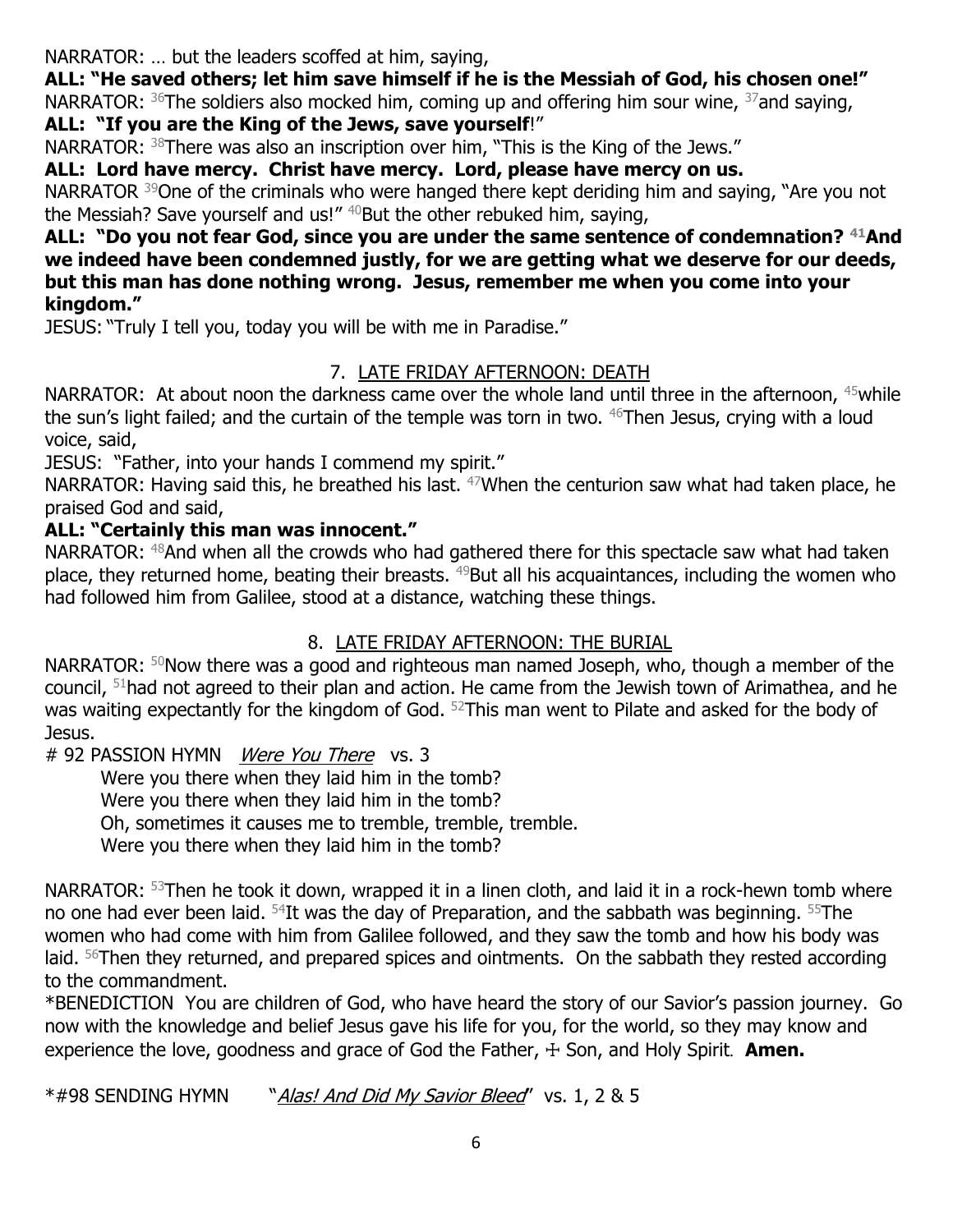# Alas! And Did My Savior Bleed



Text: Isaac Watts, 1674-1748, alt.<br>Music: MARTYRDOM, Hugh Wilson, 1764-1824

\*DISMISSAL P: Believing there is no place that has power over Jesus, not even the cross, go with confidence into all places. **All: Thanks be to God.**

#### POSTLUDE **Michelle Young**

Copyright © 2022 Augsburg Fortress. All rights reserved. Reprinted by permission under Augsburg Fortress Liturgies Annual License #SAS028313.

New Revised Standard Version Bible, Copyright © 1989, Division of Christian Education of the National Council of the Churches of Christ in the United States of America. Used by permission. All rights reserved.

Revised Common Lectionary, Copyright © 1992 Consultation on Common Texts, admin Augsburg Fortress. Used by permission. One License Podcast / Streaming License A-724679

#### **Shepherd of the Hill Lutheran Church 207 University Street, Elk Mound, WI 54739**

Office Phone: 715-879-5115 Email: [sothlc@sothem.org](mailto:sothlc@sothem.org) Website [www.sothem.org](http://www.sothem.org/) Find us on Facebook, too! Pastor Mary Eide (H) 715-309-4065 [meide@luthersem.edu](mailto:meide@luthersem.edu) Custodian, Terry Stamm 715-379-3728 Sunday School Coordinators: Jaime Folczyk mifolczyk@yahoo.com and Holly Sweeney [hollysweeney65@gmail.com](mailto:hollysweeney65@gmail.com)  Financial Secretary: Barb Vadnais [barbvadnais1@gmail.com](mailto:barbvadnais1@gmail.com)